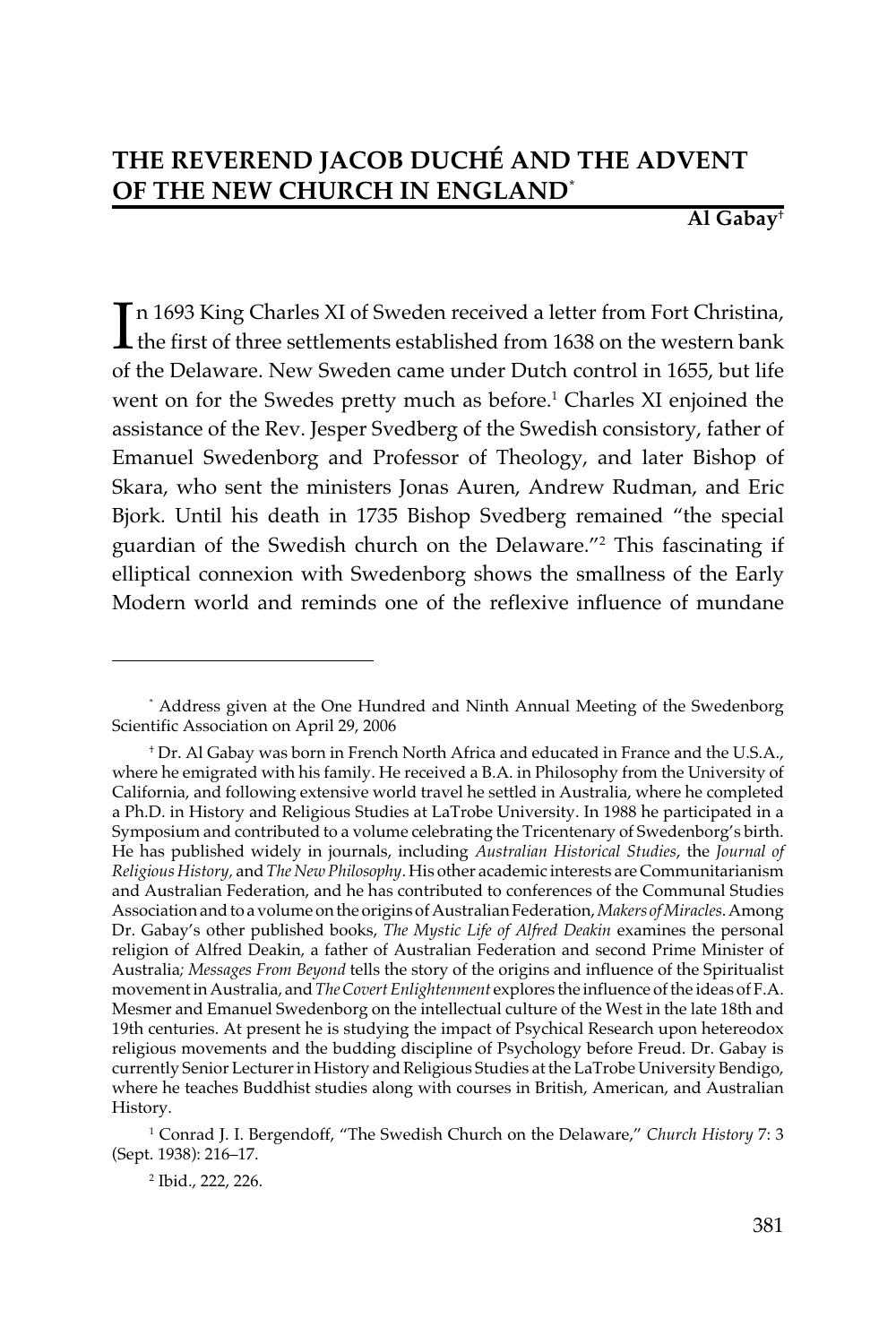affairs like colonization and wars in the diffusion of Swedenborg's teachings between Europe and America. In 1664 the area passed to English control, forming part of the grant to William Penn who established Pennsylvania, with its capital Philadelphia lying where Fort Christina had once existed. By 1775 King Gustavus III had greatly reduced expenses and gradually the settlement ceased to exist, absorbed in the great melting pot of the new Republic.<sup>3</sup>

Thus before the English hegemony of the eighteenth century, the Delaware region was a seedbed for Swedish and Dutch influence. The tolerant Quaker colony encouraged various Tunkers (or Dunkers), Moravians, Mennonites, and other Pietist and Separatist sects from Germany and elsewhere to settle there. Earlier, in 1683, the Dutch Labadists had followed an austere communal discipline at Bohemia Manor in Maryland, and a decade later the followers of Zimmerman, founder of the mysterious Chapter of Perfection, arrived in Pennsylvania. Seeking the "Woman in the Wilderness" from *Revelations*, they prepared for the imminent Millennium that would arrive the following year.<sup>4</sup> This small group quickly disappeared, but thirty years later, when Conrad Beissel came in search of the Chapter, he founded Ephrata instead, the longest-lasting German Pietist commune, which endured well into the ninteenth century. The Declaration of Independence and the early currency of the Republic were printed on the Ephrata presses. The westward-expanding nation continued to draw migrants seeking religious freedom and Rappites, Zoar, and the Ebenezers came later, as well as French and German Swedenborgians who dispersed throughout the frontier in places like Ohio and rural Iowa.<sup>5</sup>

The principal route for the introduction of the Writings to America was through the polyglot merchant James Glen, an original member of the recently formed Theosophical Society. Glen lectured in Boston and Phila-

<sup>3</sup> Ibid., 216.

<sup>4</sup> See John L. Brooke, *The Refiner's Fire, The making of Mormon Cosmology, 1644–1844* (New York: Cambridge University Press, 1994).

<sup>5</sup> John E. Jacoby, *Two Mystic Communities in America* (Paris: Les Presses Universitaires de France,1931), 14; see also E. O. Randall, *History of the Zoar Society, from its commencement to its conclusion, a sociological study in Communism* (Columbus: A. H. Smythe, 1899); and John S. Duss, *The Harmonists, A Personal History* (Philadelphia: Porcupine Press, 1972).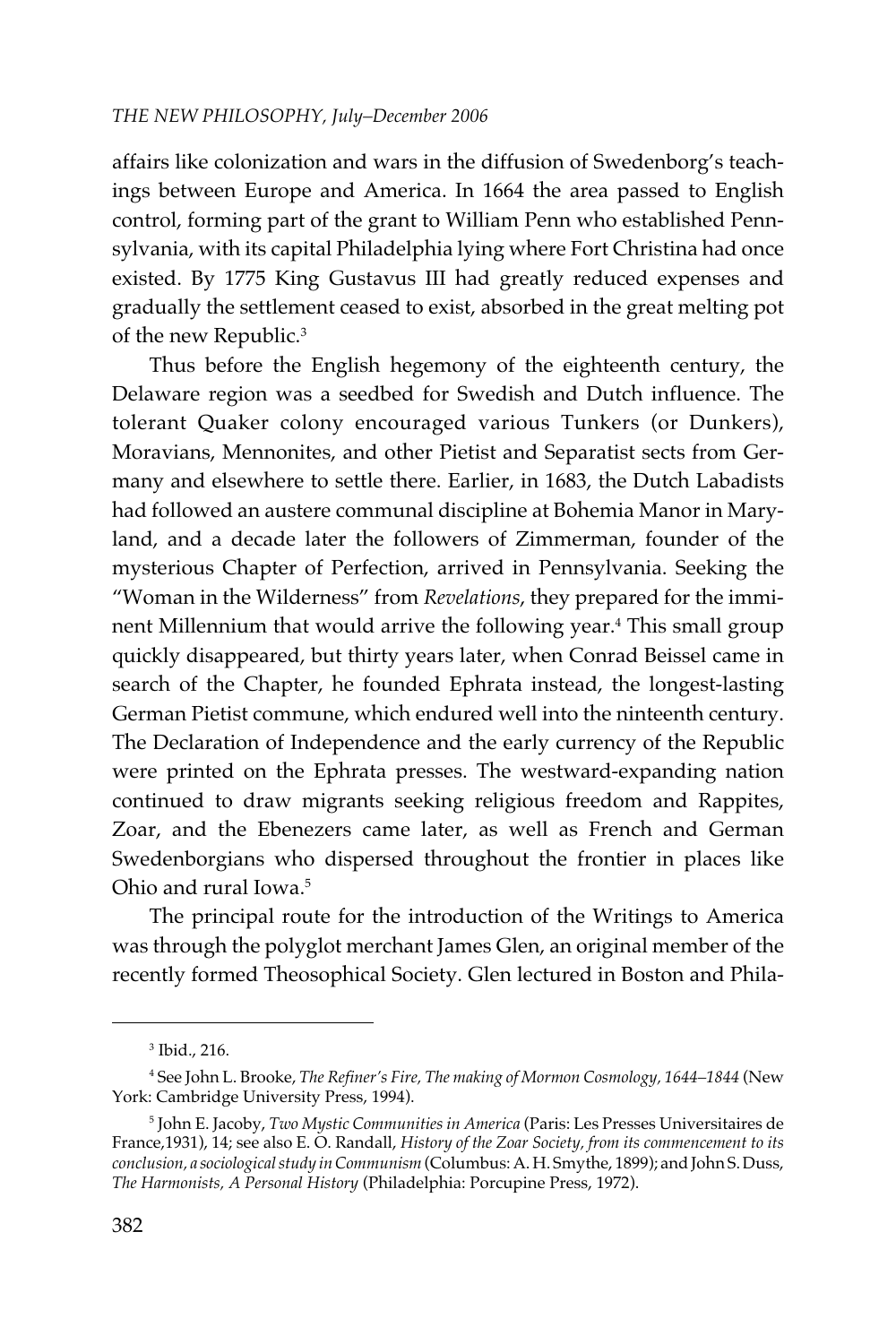delphia in 1784 en route to inspect business interests in South America. Miss Hetty Barclay, a boarder in the house at Philadelphia, used the books Glen had left there and with Francis Bailey formed a Swedenborg study group, believed to be the first society of the kind in the U.S.6 The diffusion of the Writings proceeded slowly; Francis Bailey, a draper, placed pages in the rolls of cloth he sent to the West, as later John Chapman in his fruitful journeys would spread a "twofold gospel," planting apple seedlings and the Heavenly Doctrine throughout the frontier districts. Bailey also funded the first American translation of Swedenborg's works, and among the subscribers were Benjamin Franklin, Robert Morris and Thomas Jefferson.7 Yet there was arguably an earlier diffusion of the Writings, most likely through Receivers connected with the Swedish Mission, and later European migrants. The Swedish settlers from the 17th Century had, like all migrants, brought ideas from their Old World culture, and though the evidence is sketchy, this is almost certainly where the Rev. Jacob Duché, as we shall see a pivotal figure in the diffusion of Swedenborg's theology and moral philosophy, first encountered the Writings. While it is not certain when the busy cleric made the switch from William Law and adopted Swedenborg, the likelihood is that it was within the perfervid atmosphere of the American colonies in the years preceding the Revolution. A leading promoter of cooperation between the churches, he worked closely with Carl Magnus Wrangel, provost of the Swedish mission on the Delaware, and one may speculate that this is where Duché might have first been introduced to Swedenborg's doctrines.<sup>8</sup>

The diffusion of the Writings to the (then) far West came mainly via French and German immigrants. In 1826 Frenchman Guillaume Oegger, formerly a vicar at Notre Dame in Paris and confessor to the Queen, gave up all connexion with the Catholic Church and accepted Swedenborg. It was Oegger whose *Rapports Inattendues entre le Monde Materiel et le Monde*

<sup>6</sup> Robert Hindmarsh, *Rise and Progress of the New Jerusalem Church in England, America, and other Parts* (London: Hodson & Co. 1861), 29.

<sup>7</sup> Charles Arthur Hawley, "Swedenborgianism and the Frontier," *Church History* 6: 3 (Sept., 1937): 210.

<sup>8</sup> Clarke Garrett, "The Spiritual Odyssey of Jacob Duche," *Proceedings of the American Philosophical Society* 119: 2 (April 1975): 144. I am grateful to Rev. Stephen Cole for this reference.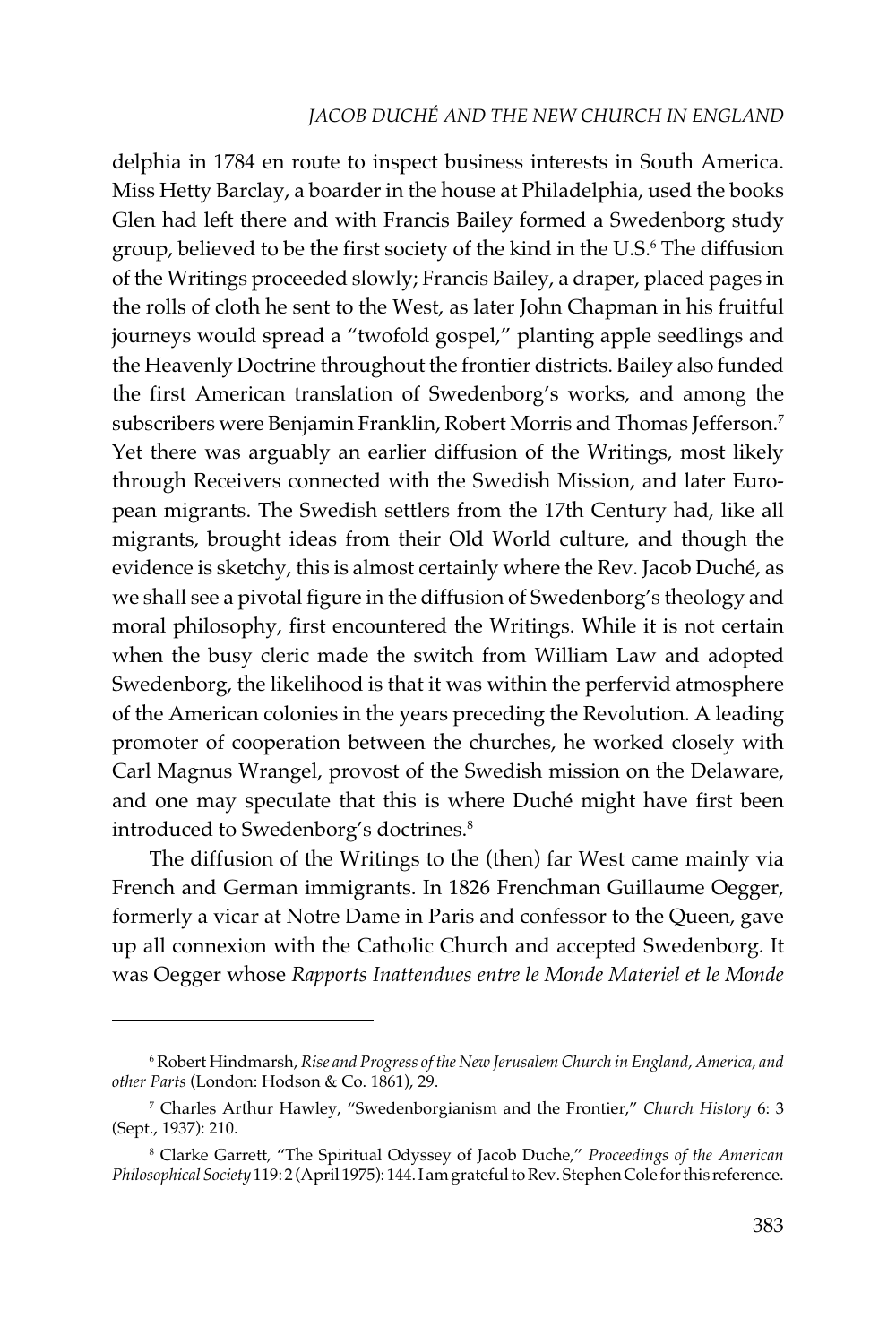*Spirituel* (1832) first brought Swedenborgianism in France into active alliance with Animal Magnetism and spiritualism. He wrote the controversial *Le Vrai Messie* (The Real Messiah) and emigrated to New Orleans, Louisiana.<sup>9</sup> The Mississippi and steam power were the vehicles of the westward surge, and within that surge came European Receivers. In 1844 German migrants fleeing the oppression of the Lutheran state church carried Tafel's translation of Swedenborg's works to St. Louis, a staging post throughout the history of the West and important enough to support a German Swedenborgian paper, *Der Bote*. Moving north, they brushed against the remnants of the earliest communal experiment within the New Church at Yellow Springs, Ohio, founded in 1824 by Cincinnati Swedenborgians after they were inspired by a visit from Robert Owen.<sup>10</sup> Another German group led by Hermann Diekhoner moved to rural Iowa in 1850 to form the Jasper colony, taking its name from "Jaspis" in Rev. 21:19 :"Der erste Grund war ein Jaspis," They interpreted Swedenborg's teaching as communism and stoutly opposed Negro slavery. As at Yellow Springs and the later experiments at Leraysville, Pa. and Canton, Ill., the communistic principle was soon abandoned, and the land was divided among the settlers*.* 11

In 1855, when the Fourierist wave in America was waning, French followers, the Icarians, were settling in nearby Corning, Iowa, and the German Ebenezers came to Iowa and settled "Amana" beside the Jasper colony on twenty thousand acres.<sup>12</sup> Although both were German, these neighbouring colonies differed greatly, as the separatist Ebenezers claimed to have been guided for some two hundred years by a spiritual being whom they called '"he Lord," who had inspired their emigration first to land near Buffalo, New York, then to the distant Iowa territory. The numbers of the Jasper colony declined slowly; in 1880 they dedicated the

<sup>9</sup> Hawley, 213.

<sup>10</sup> Bergendoff, 225; on the Yellow Springs community, see John Humphrey Noyes, *History of American Socialisms* (Philadelphia: J. B. Lippincott & Co., 1870), 59–61; Marguerite Beck Block, *The New Church in the New World* (New York: Swedenborg Foundation, 1984), 118–19.

<sup>&</sup>lt;sup>11</sup> Hawley, 217; the description is of the first foundation of the New Jerusalem, with one wall made of jasper.

<sup>12</sup> Hawley, 220.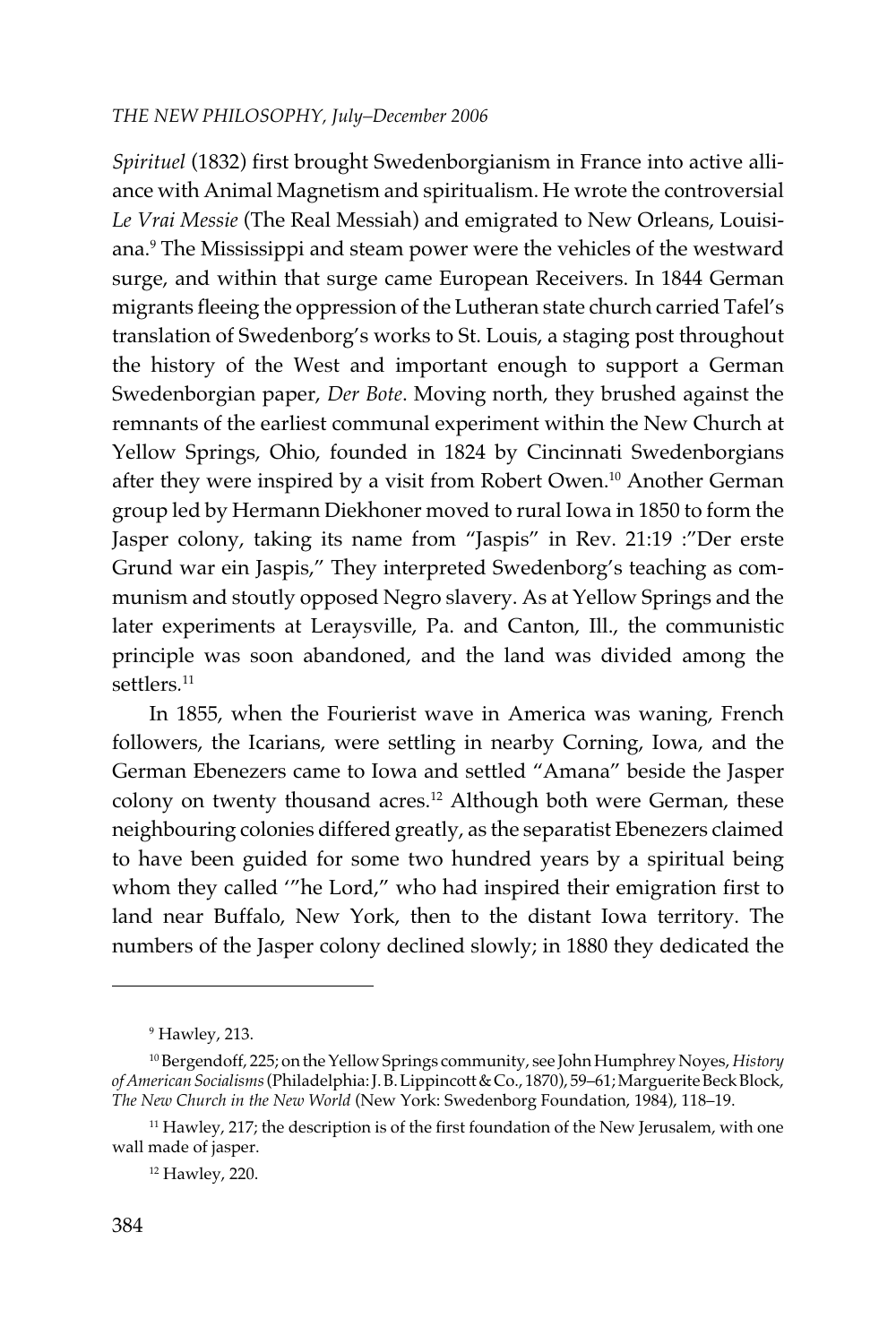first Swedenborgian church in Iowa. The colony endured into the early twentieth century, while the Amana commune prospered in Iowa and was only disbanded in the 1930s.<sup>13</sup>

In these and similar frontier experiments like those of the Shakers and the Jemimakins, the impetus was to organize a communitarian way of life and to appeal to an authority beyond the Scriptural, whether of a spiritual being or through a charismatic leader who invoked spiritual authority, and frequently this was mixed with the expectation of an imminent Millennium. This continuing trend provides a cultural context, a pattern for understanding the enduring appeal in America of transmundane authority, that is, a core belief in the efficacy of spirit communion, fed by a strong individualism in religious matters. With the rise of Spiritualism in the 1850s, this trend would extend beyond specific groupings to embrace popular culture.14

In Pennsylvania the heady amalgam of "Dunker," pietistic, and millennial currents reached sophisticated Philadelphia; important too were the Dutch revivals in New Jersey in the 1720s, the "log cabin" evangelists and the early Presbyterian awakenings in Virginia, culminating in the Great Awakening and the waves of revivals that rumbled throughout the thirteen colonies.15 While the diffusion of the Writings within this cultural maelstrom was widespread, inevitably much of the evidence has not survived historical memory. Its early effects, however, can be inferred not only in the inexact tracing of waves of emigration of Receivers from the last quarter of the eighteenth century; a more compelling connection to the origins of the New Church can be ascertained from the character, interests, and activities of the Rev. Jacob Duché and his milieu, within the heated political and religious atmosphere of 1770s America.

The Anglican minister the Rev. Jacob Duché imbibed these and other influences. Born into a prominent Huguenot family, the son of a merchant and former mayor of Philadelphia, he received a patrician upbringing and

<sup>13</sup> See Bertha M. Shambaugh, *Amana That Was and Amana That Is* (microfilm) (Iowa City: State Historical Society of Iowa, 1932); Hawley, 220–21.

<sup>14</sup> See Geoffrey K. Nelson, *Spiritualism and Society* (New York: Schocken Books, 1969).

<sup>15</sup> William Warren Sweet, *Revivalism in America : Its Origin, Growth, and Decline* (Gloucester, Mass.: P. Smith, 1965 (c. 1944), 28.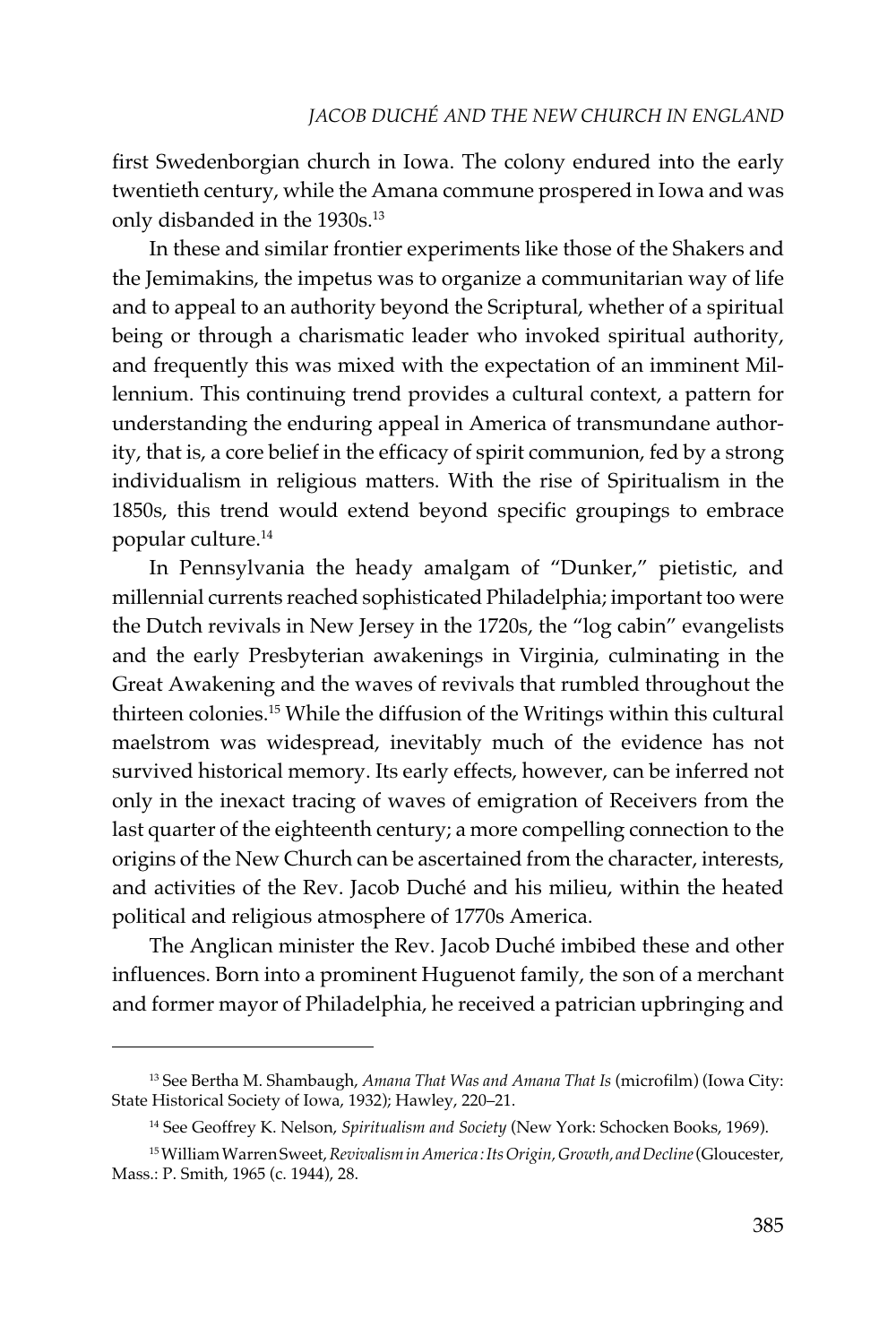was educated in the Philadelphia College before studying theology at Clare College, Cambridge. Ordained there as an Anglican clergyman, Duché returned to the colony where he was appointed assistant rector in Christ Church and St. Peter's at Philadelphia.

Jacob Duché was a popular preacher; his elocution was judged "uncommonly graceful, and his sermons oratorical." Benjamin Franklin commented on his "singular eloquence in the Pulpit." In 1763 he endorsed the preaching of George Whitefield and even allowed the use of Christ Church.16 Attracted from an early age to "mystical divinity," especially to William Law's translations of Jacob Boëhme's mystical tracts, the young Duché wrote a poem on the Dunkers and, after a visit to the Ephrata cloister in 1771, he praised their music, which though having "little or no air or melody" but consisting of "simple, long notes, combined in the richest harmony," yet thrilled one to the very soul. He recalled that "I almost began to think myself in the world of spirits, and the objects before me were ethereal"; the impression made upon him was so marked that it "continued strong for many days."17

In 1774 Duché was brought suddenly into prominence. At a contentious moment of debate concerning the varied religious convictions of the delegates to the Continental Congress, he was unexpectedly promoted as a man of "piety and virtue" by Samuel Adams of Boston. Jacob Duché dutifully came the next day and read the 35th Psalm, along with a moving impromptu prayer, and eventually he was made Chaplain to the Continental Congress.18 He was among the first clergymen to strike out prayers for the King from the liturgy. However, the British occupation of Philadelphia in 1777 was having dire effects, and Duché resigned the chaplaincy and wrote a letter to George Washington, protesting that "Independency was the Idol they had long wish'd to set up, and that rather than sacrifice this, they would deluge their Country with blood." He urged that the resistance be discontinued, and unwisely requested Washington "to represent to Congress, the indispensable necessity of rescinding the hasty and

<sup>16</sup> Garrett, 144.

<sup>17</sup> Quoted in E. G. Alderfer, *The Ephrata Commune: An Early American Counterculture*, (Pittsburgh, Pa.: University of Pittsburgh Press, 1985), 115 (online).

<sup>18</sup> Garrett, 147; on Duché's sudden prominence, see also Jon Meacham, *American Gospel* (New York, Random House, 2006).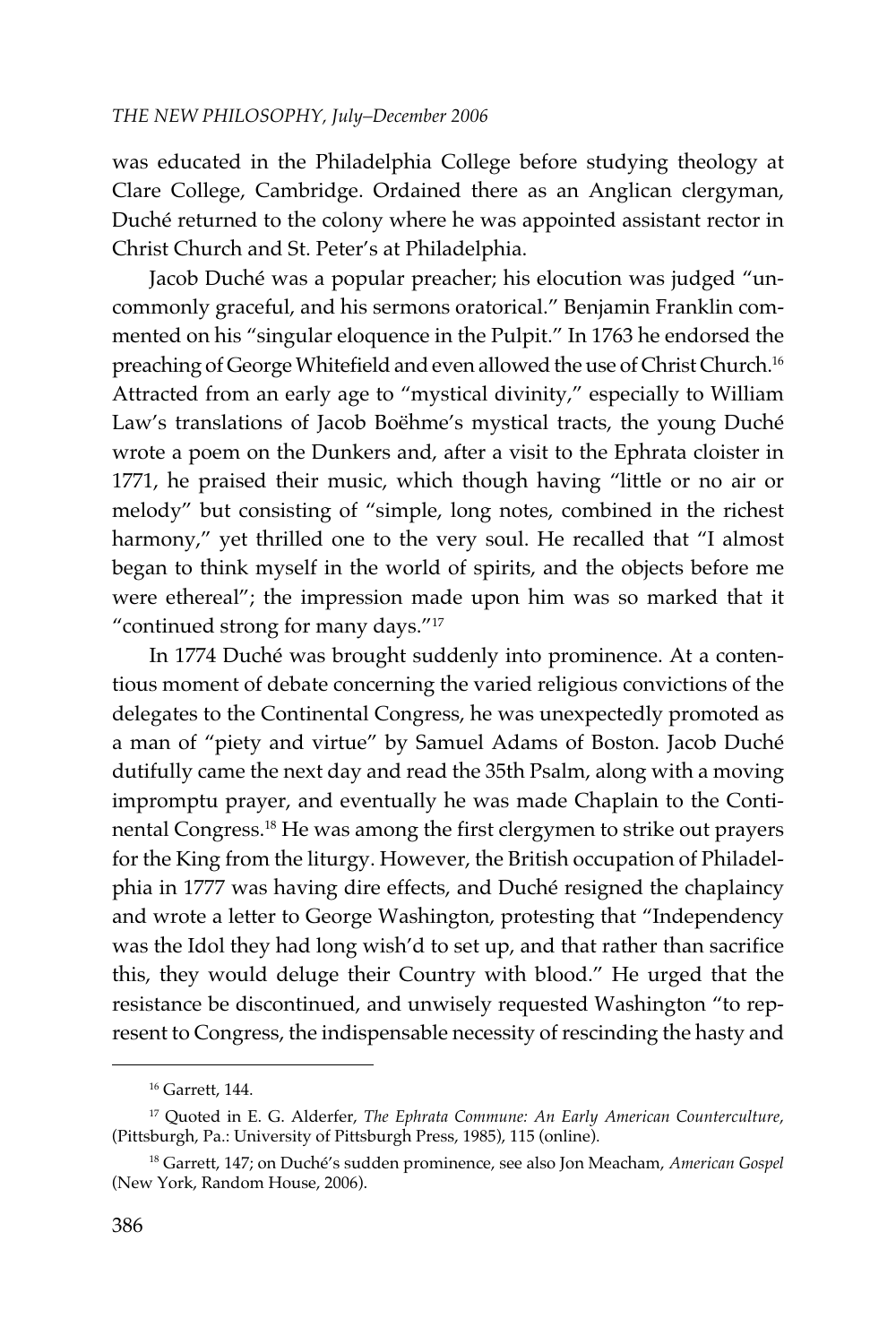ill-advised declaration of Independency."<sup>19</sup> It was a serious error that now made him *persona non grata* with the Revolutionary elite, and Duché made a hasty egress to England where through the patronage of the Bishop of London, he was eventually appointed chaplain at the Female Orphan Asylum in Lambeth.

Duché's fourteen years in London were fruitful; the Swedenborgian study group held in his apartment on Sunday evenings did much to inspire like-minded persons to inaugurate the first Swedenborgian society, although as an Anglican clergyman he did not himself join.<sup>20</sup> Nevertheless, by 1785 Jacob Duché had a deep and abiding commitment to Swedenborg's teachings. He declared in a letter to his mother-in-law that "The New Church from above, the Jerusalem of the Revelation, is come down upon earth," and advised her to "Look henceforward for an *Internal Millennium*."21 And a 1790 tract makes an unmistakeable commitment to Swedenborg's teachings on Correspondences and Influx, contrasting the ordinary Naturalist with:

the Divine Naturalist, whose inward eye is opened and illuminated by the Light of another world, [who] can see, and contemplate, and adore that Universal Principle of Life, which is perpetually manifesting Himself to every object of universal nature, according to its capacity or aptitude to receive His enlivening beams . . .<sup>22</sup>

It was principally through Duché's discussion group that English Swedenborgians were inspired to form the Theosophical Society, a precursor to the establishment in England of the first New Church chapel, an event that had its gestation in America, albeit indirectly.<sup>23</sup> In this circuitous

<sup>19</sup> Rev. Jacob Duché, letter to George Washington, Philadelphia, 8 October, 1777, *Discourses on Various Subjects* (London: T. Cadell, 1790).

<sup>20</sup> Hindmarsh, 40.

<sup>21</sup> Jacob Duché to M. Hopkinson, 5 May 1785, quoted in Clarke Garrett, "Swedenborg and the Mystical Enlightenment in Late Eighteenth-Century England," *Journal of the History of Ideas*, (January 1984): 72–3.

<sup>22</sup> Duché, 349.

 $23$  The first society was the Manchester Printing Society, founded the year before by Rev. Clowes; Block, *The New Church in the New World*, p. 63; the Theosophical Society is not to be confused with Mme H. P. Blavatsky's venture a century later.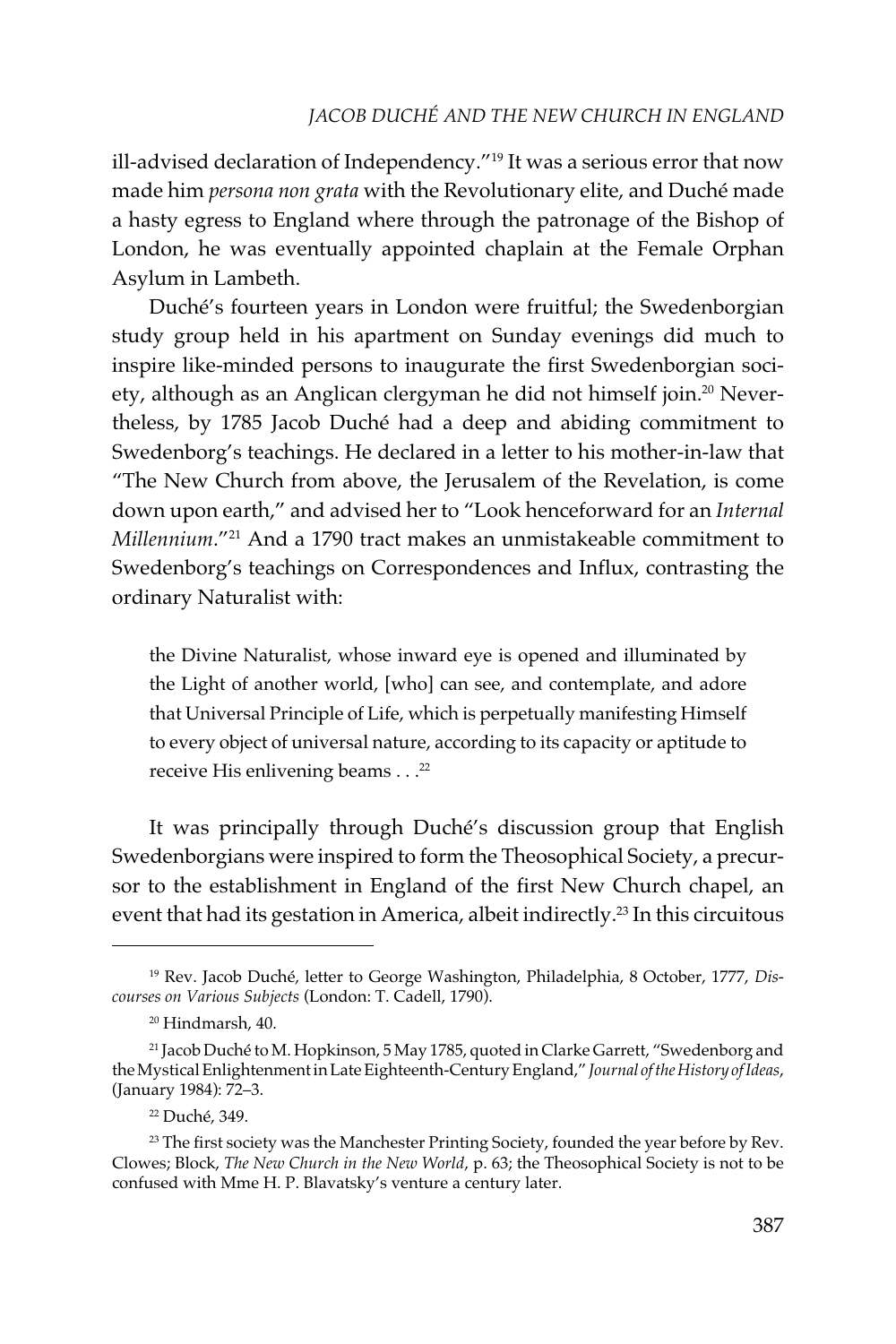way, Duché was pivotal to the fortunes of the early New Church, especially in England. The deep interest of this Episcopalian minister in Swedenborg's theology and moral philosophy parallels that of his contemporary the Rev. John Clowes at Manchester, an Anglican prelate who had also been drawn first to William Law's translations of Jacob Boëhme. While remaining a minister within that communion, Clowes worked tirelessly for the advancement of Swedenborg's teachings, even refusing a Bishopric from William Pitt so that he could devote himself to propagating the Writings.<sup>24</sup> Swedenborg had not intended to found a new denomination, and Duché, like Clowes, saw no contradiction in keeping within the Anglican communion while promoting Swedenborg's doctrines.

The question remains: how did Duché come to attract the burgeoning group of enthusiasts for Swedenborg to his Sunday evening discussions? It is likely that the family became interested in Swedenborg through the numerous artists and artisans who were among the first converts to the Heavenly Doctrine, a subculture that was fascinated with mysticism and occultism. Clarke Garrett suggests that the initial contact with this subculture may not have been with Duché himself, but with his very talented but tragically ill son Thomas, who would succumb to tuberculosis within two years. Thomas Spence Duché was a student of Benjamin West, an American by birth but now court painter to George III, and he may well have met Swedenborgians at West's studio or at some other gathering place of this lively subculture that flourished in eighteenth century London, and included printers like Robert Hindmarsh, engravers such as William Sharp, sculptors like John Flaxman, and a multitude of painters, musicians and others who, as children of the Enlightenment, had grown alienated from the Established Church but still craved the life of vital religion.<sup>25</sup>

After falling foul of the Revolutionary elite and exiling himself to London, Duché's discussion group dramatically increased the popularity of Swedenborg among these urbane Englishmen. Gathered together were a variety of individuals, illuminist Masons, pietists, political radicals, spiritists, alchemists, and Kabbalists among them. Some of them, like Robert Hindmarsh and his father James Hindmarsh, a former Methodist

<sup>24</sup> Block, 65.

<sup>25</sup> Garrett, 151–2.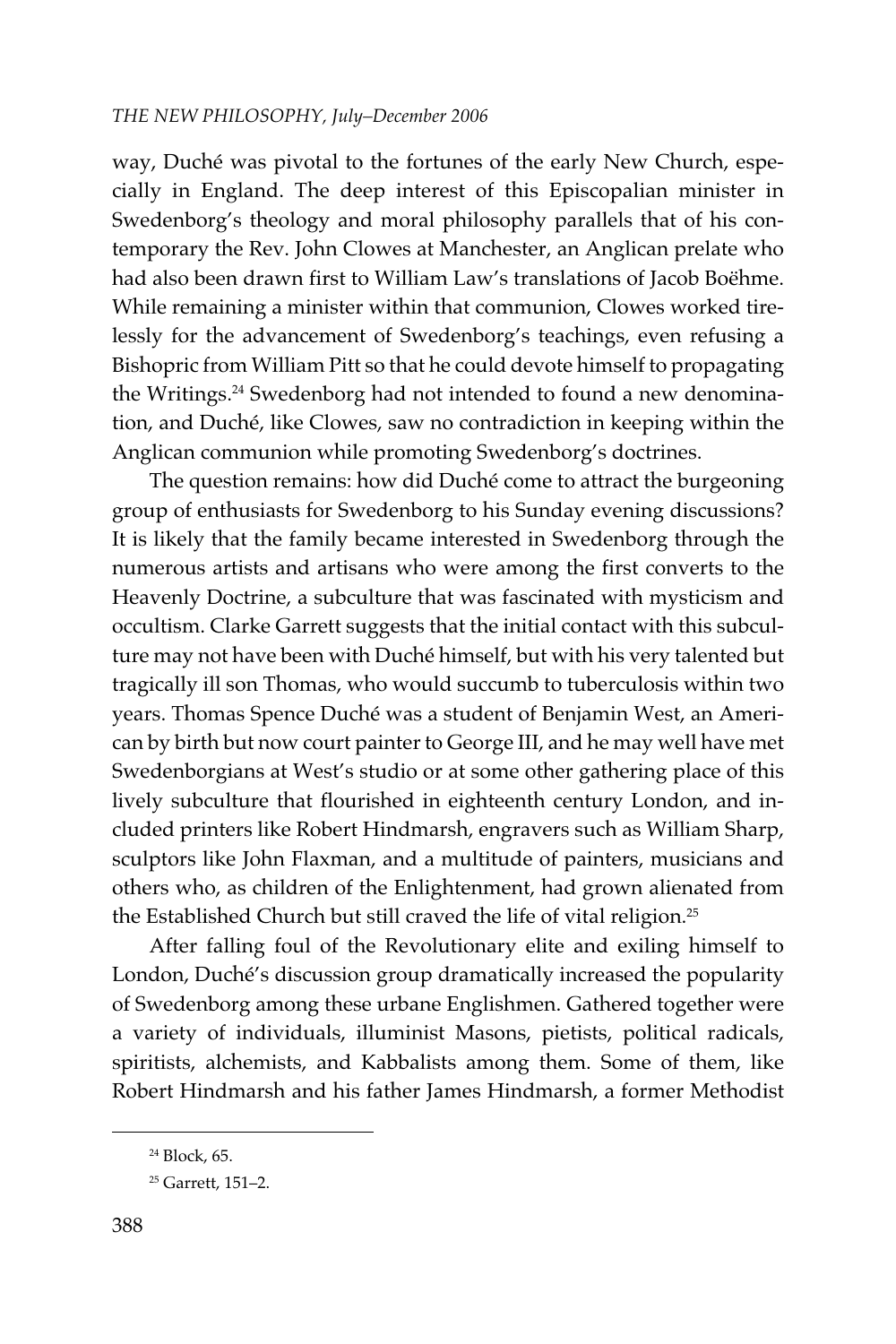minister who in 1788 would be chosen by lots to be ordained the first New Church minister, Frenchman Dr. Benedict Chastanier, an original member of the Avignon Society but soon to renounce that association, and the peripatetic merchant James Glen, became the core of the Theosophical Society founded in 1783, and later of the New Church inaugurated five years later. William Sharp, perennial radical and member of Thomas Hardy's London Corresponding Society, probably on occasions brought his friend, the fellow engraver and radical, William Blake; Sharp would later champion the ravings of Richard Brothers and then become a follower of Joanna Southcott. Also participating were Gen. Rainsford, inveterate joiner of many millennial, Masonic, and other societies and later Governor of Gibraltar, along with a number of musicians and artists, among them the sculptor John Flaxman and the painters Philip de Loutherbourg and Richard Cosway, who created a famous portrait of George IV. Robert Hindmarsh recalled those Sunday evenings with Duché at the Female Asylum when upwards of thirty persons, male and female, had spent the evening "in a truly delightful manner, receiving from his lips the most impressive lessons of instruction . . ."26 Five years later they formed the first New Church chapel in Great Eastcheap, London; its first General Conference held on 14–17 April 1789 was attended by seventyseven persons, among them William Blake and his wife Catherine, who signed as sympathizers the forty-two propositions for separation from the Established Church. Meanwhile, at Manchester working class interest in Swedenborg was being sparked by the efforts of the Rev. John Clowes.<sup>27</sup>

Duché's group was also an important nexus for what some historians have called a "Millenarian International" in its appeal to quasi-masonic conclaves like the Avignon Society and the Stockholm Exegetic and Philanthropic Society, both having roots in Illuminist Freemasonry.28 A paral-

<sup>26</sup> Hindmarsh, 21, 40 ; Clarke Garrett, *Respectable Folly, Millenarians and the French Revolution in France and England* (Baltimore: Johns Hopkins University Press, 1975), 158–9; J. F. C. Harrison, *The Second Coming, Popular Millenarianism 1780–1850* (London: Routledge & Kegan Paul, 1979), 75.

<sup>27</sup> Robert Rix, "William Blake and the Radical Swedenborgians," *Esoterica* 5(online): 95; see also Steven C. Bullock, *Revolutionary Brotherhood, Freemasonry and the Transformation of the American Social Order, 1730–1840* (Chapel Hill: University of North Carolina Press, 1996).

<sup>28</sup> Garrett, *Respectable Folly,* 109; on the Avignon Society, Joanny Bricaud, *Les Illuminés D'Avignon, Étude sur Dom Pernety et son Groupe* (Paris: Librairie Critique Émile Nourry, 1927).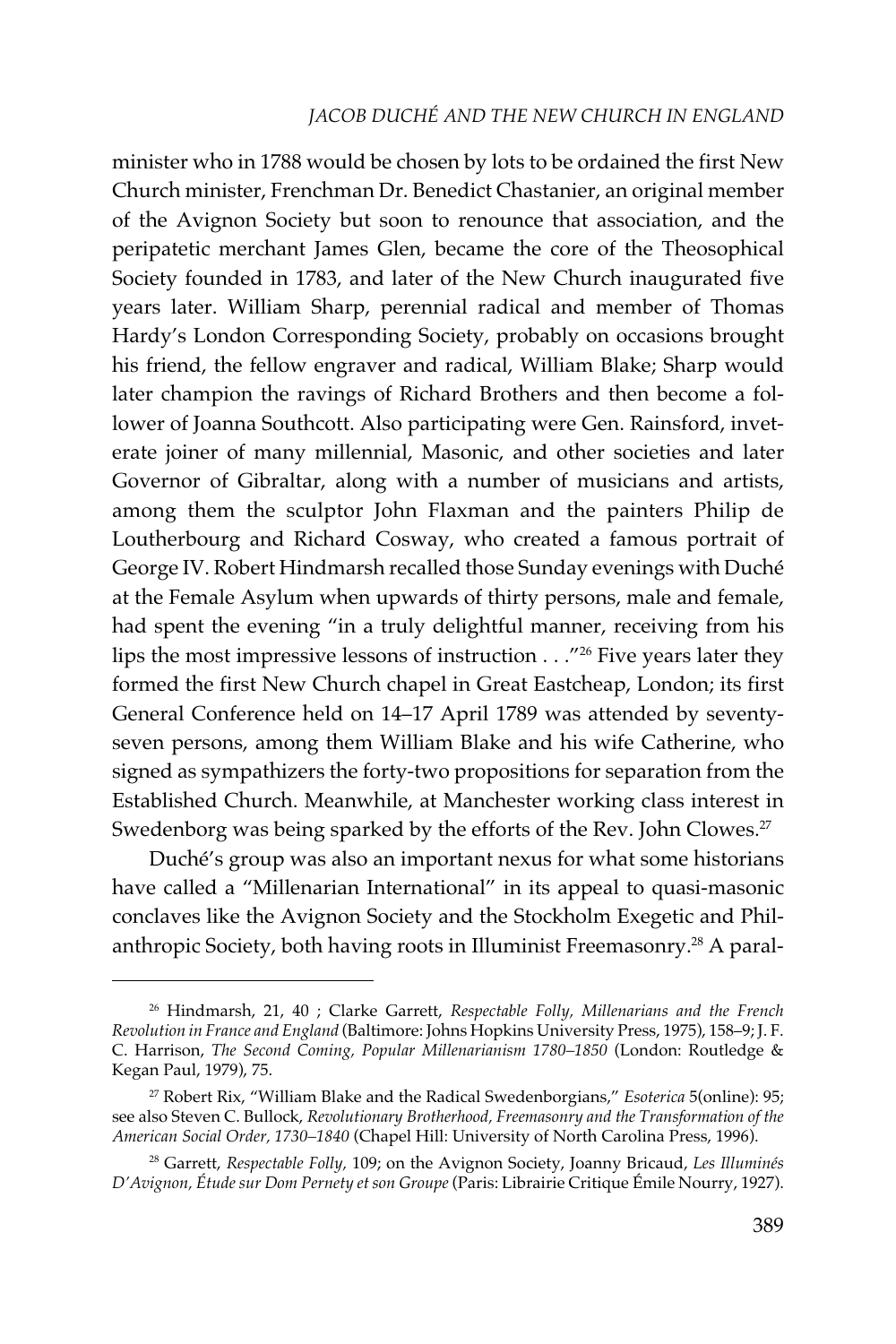lel development had been taking place within Freemasonry since its reorganization in 1717 when Desaguliers formed the Grand Lodge of London. As the orthodox Craft shook off its "occult" associations, other lodges like the "strict observance" Templars were formed by Baron Charles Hund, Chevalier Michael Ramsay, and others.<sup>29</sup> It was these new esoteric and semi-secret lodges that served as a "short circuit," a conduit for heterodoxies of all kinds through their fraternal bonds and frequent correspondence, so that with a considerable traffic flowing between them, the cross-pollination of ideas created further momentum toward an "occult revival."

The three major trends of this revival known as the "covert" Enlightenment in the closing decades of the eighteenth century were the recovery of ancient knowledge such as Animal Magnetism, the millenarian imperative, and the alleged contact with a Higher Reality. To each of these trends, the teachings of Swedenborg and Mesmer contributed significantly. Within European high culture the concepts of both these Enlightenment thinkers were frequently perceived as being interrelated, assuming vast significance in the broader atmosphere of *fin de siècle* cultural debate, perhaps at the very inception of that famed struggle between science and religion that endured over the next century. I have argued elsewhere that a profound synthesis was effected during the "covert" Enlightenment, based upon such specific understandings of connexions between the insights of Mesmer and Swedenborg, just as in the next century Brook Farmers and other "Associationists" would discern connexions between Fourier and Swedenborg.<sup>30</sup>

The Avignon Society in France was the most radical in this lush undergrowth of the Enlightenment, connected at various times with eighteenth Century illuminist Masons such as J. C. de Saint Martin, the Marquis de Thomé, Count Grabianka, and not least, Cagliostro. All of them were honorary members of the Exegetic and Philanthropic Society founded

<sup>&</sup>lt;sup>29</sup> M. K. Schuchard, "Swedenborg, Jacobitism and Freemasonry," in Erland J. Brock et al (eds), *Swedenborg and His Influence* (Bryn Athyn: The Academy of the New Church,1988), 365; Richard William Weisberger, *Speculative freemasonry and the enlightenment: a study of the craft in London, Paris, Prague, and Vienna* (Boulder: East European Monographs,1993), 71.

<sup>30</sup> See Alfred J. Gabay, *The 'Covert' Enlightenment: Eighteenth Century Counterculture and Its Aftermath* (West Chester: Swedenborg Foundation, 2005), passim; Charles Arthur Hawley, "Swedenborgianism and the Frontier," *Church History* 6: 3 (Sept., 1937): 217.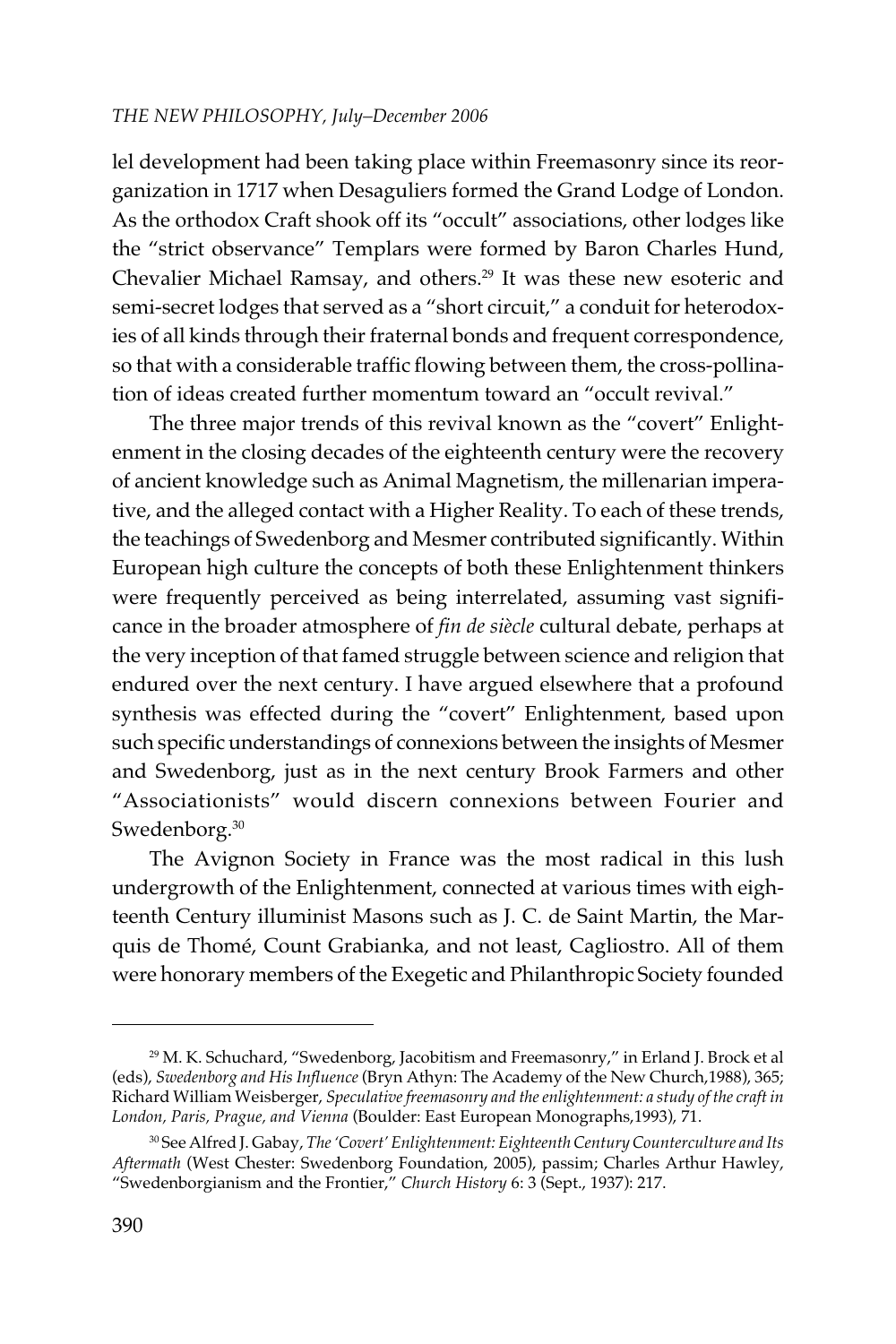by the Abbé Pernety, an illuminist high-ranking Mason; in 1782 he translated Swedenborg's *Heaven and Hell* into French, for which he obtained biographical details of Swedenborg from Augustus Nordenskjöld. Conceived firstly as a centre of alchemy and hermetic philosophy under Pernety, Avignon took a distinctly chiliastic direction with the arrival of the Polish Count Tadeusz Grabianka who promoted an imminent Millennium, and by 1790 they had become what one New Church commentator scornfully referred to as "mystico-cabbalistico-magnetical practitioners."<sup>31</sup>

In London, one group of mystical international Masons in particular was important to the fortunes of the Swedenborgians, becoming in effect the centre of a range of activities connected with Freemasonry, the Theosophical Society, Duché's group, and even with the Stockholm faction. The London Universal Society was formed in 1776, partly on the initiative of high-ranking Masons, Dr. Husband Messiter, who had been Swedenborg's personal physician, and Dr. Benedict Chastanier, now residing in London. In 1768 Chastanier discovered Swedenborg, being among the first Frenchmen to adopt his teachings, and moving to London he carried also the Masonic system of Theosophic Illuminati (*Illuminés theosophes*) developed at Avignon, which he introduced to England. However by the early 1780s disagreement with Pernety's interpretation of Swedenborg and unease at a new premillennial flavour introduced by Count Grabianka led him to renounce the Society, after which, like his former Avignon colleague William Bousie, he became more thoroughly involved in the New Church. The April 1790 *New Jerusalem Magazine* regarded the Avignon Society as "the *antipodes* of the New Church, erected on the very borders of Babylon."32

The Universal Society, now working for Universal Regeneration, had a permeating influence on the reception of Swedenborg in London throughout the 1780s. Among the manuscripts left to the Swedish Academy on Swedenborg's death in 1772 were various draft manuscripts. The Finnish Freemason Augustus Nordenskjöld had some of these texts copied, and in 1783 his brother Carl Nordenskjöld brought these copies along with some of Swedenborg's original manuscripts to London and entrusted them to

<sup>31</sup> Robert Rix, "Healing the Spirit: William Blake and Magnetic Religion," *Romanticism on the Net* 25 (Feb. 2002) (online): 5.

<sup>32</sup> Garrett, *Respectable Folly,* 110.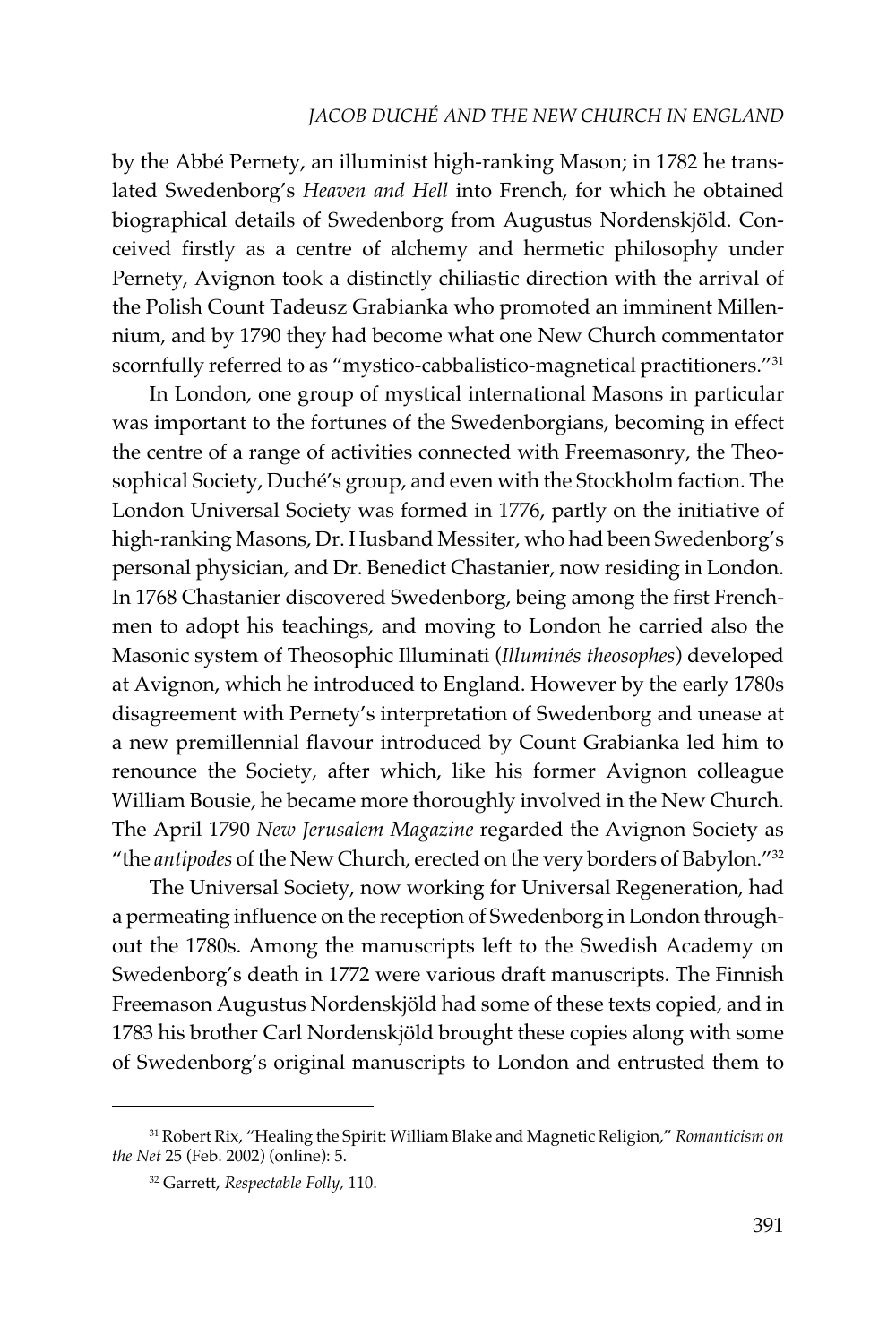Benedict Chastanier.<sup>33</sup> Carl Nordenskjöld stayed three years in England before returning to Sweden to help establish the Exegetic and Philanthropic Society (apart from the exegesis of Swedenborg's works, the concept of "philanthropic" work was then common within Masonry). In 1788, perhaps alarmed at the unsettled state of the Stockholm Society, Carl Wadström brought more manuscripts to London, including the *Spiritual Diary*. Wadström was baptized that year into the New Church, and with Augustus Nordenskjöld he penned a treatise outlining plans for a free community to be established on the West coast of Africa, inspired by Swedenborg, who was among the first to develop the concept of a "noble savage."<sup>34</sup> The Sierra Leone colony was endorsed by the King, but never came into existence. Wadström continued his work against the evil of slavery, cooperating with Thomas Clarkson and Granville Sharp in the African Institute, and having a significant input in providing William Wilberforce with material to present to Parliament that ultimately led in 1807 to an end to the slave trade within the British Empire, although that was achieved by the Foxite Whigs.35 Chastanier also published the *Journal Novi-Jerusalemite*, a broadsheet in which he called on all Masons to accept Swedenborg's teaching. As noted, he was important in establishing connexions between English Swedenborgianism and mystical Catholic Freemasonry as practiced at Avignon; this rapport ceased after 1782, as a result of the new chiliasm, exacerbated on the other side by conflicts over *Conjugial Love*, which Avignon regarded as a "damnable book," but which many among the international Masons gathered in London tenaciously promoted.36

In the mid-1780s, Chastanier briefly served as chief assistant to the leading English magnetizer, J. B. de Mainauduc. As a medical man Chastanier insisted strongly that Swedenborg was the real discoverer of Animal Magnetism, and calling it "Religious Magnetism," he argued for its importance. Chastanier argued that the regenerate spirit is shown to be

<sup>33</sup> Rix, "William Blake and the Radical Swedenborgians," 109.

<sup>&</sup>lt;sup>34</sup> Hawley, 'Swedenborgianism and the Frontier', p. 208.

<sup>35</sup> Christopher Hobhouse, *Charles James Fox*, London, James Murray (1964), p. 204.

<sup>36</sup> Block, 59.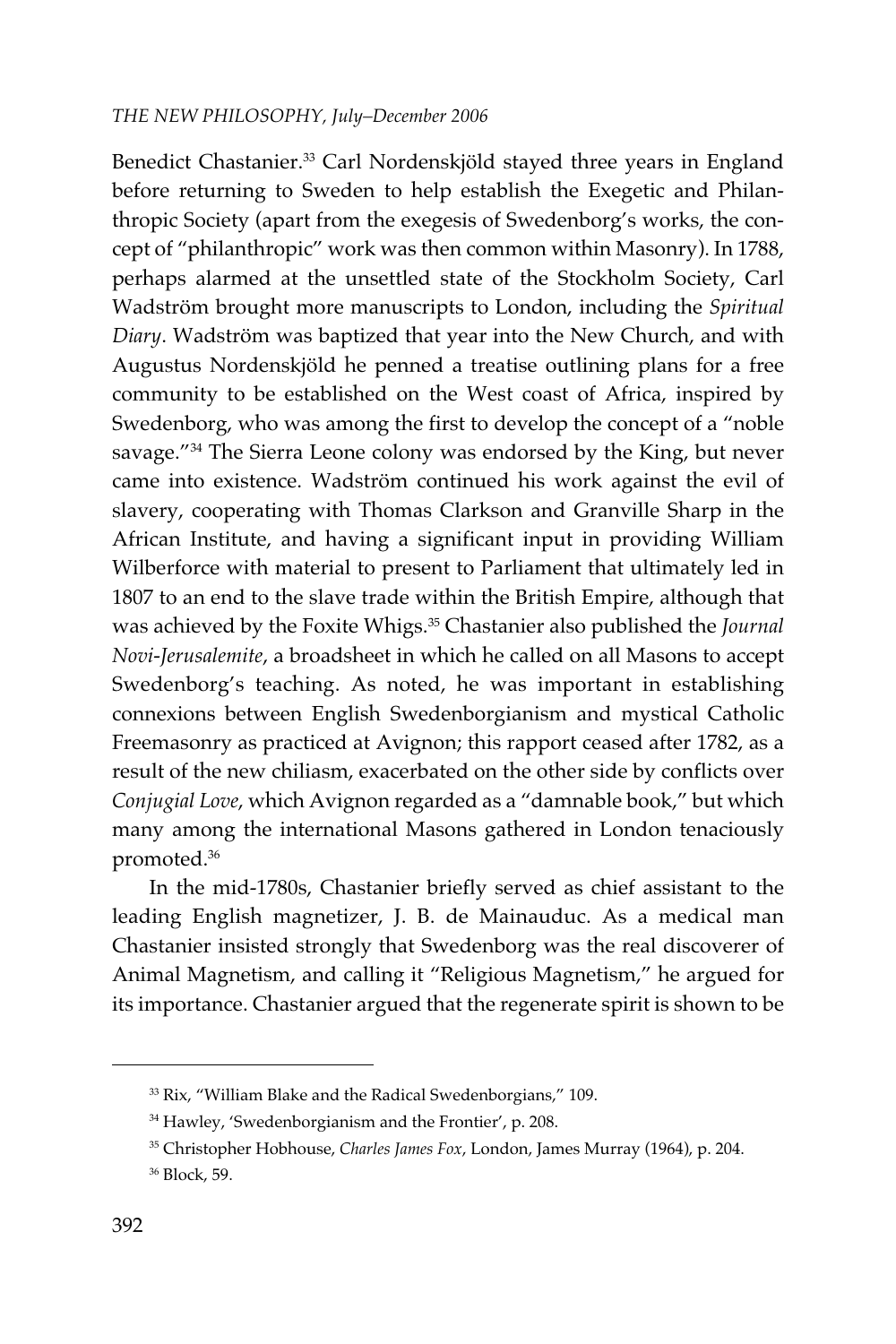powerful in the evolution of good, because it is in the Divine, and the communication of health was for him simply that of "a sound mind giving of itself through a sound body" the result of which must be "a restoration of order in the voluntary recipient" of magnetism.<sup>37</sup> Thus in Chastanier, and also others connected via Masonic and similar ties, we observe the principal currents of the "covert" Enlightenment: Swedenborgianism, Magnetism, and Illuminist Freemasonry, and as with the Stockholm group, Swedenborg and Mesmer were bracketed together in the minds of numerous English aspirants.

Over the 1780s decade, the Theosophical Society and Duché's gatherings together became a conduit for the Masons' heady blend of mystical ideas and radical politics. Universal Society members were regular guests at Duché's Sunday evening discussions, and some also attended meetings of the Theosophical Society, with whom they cooperated in publishing Swedenborg's works, even sharing the same printing press. Their presence facilitated the visits of many international high-ranking Masons. Count Grabianka, using the pseudonym Suddowski, spent the whole of 1786 in London to recruit like-minded persons in preparation for the imminent Millennium, when he was a "frequent and welcome" visitor to Duché's Sunday evening discussions, and Hindmarsh printed his *"Letter from a Society in France, to the Society for Promoting the Heavenly Doctrines of the New Jerusalem in London"* (1787).38 Another visitor was Count Cagliostro, and the Swedenborgian Mason and philosopher Claude de Saint-Martin who had intimate connexions throughout the whole of the European esoteric and Masonic community. He was spiritual advisor to the Strasbourg Magnetists, and with J. B. Willermoz had been an original member of the mystical Order of the Elect Cohens, after the Hebrew word for priest. While in London, Saint-Martin visited the Theosophical Society, and in 1787 he was elected an honorary member of the Exegetic and Philanthropic Society.39 Thus as Robert Rix has observed, it was "a specific

<sup>37</sup> R. McCully, "Benedict Chastanier: an early New Church Worthy," *New Church Magazine* (London) IX (1890): 533.

<sup>38</sup> Garrett, *Respectable Folly*, 101–2, 109.

<sup>39</sup> McIntosh, Christopher, *Eliphas Levi and the French Occult Revival* (London: Rider & Co., 1975), 125.